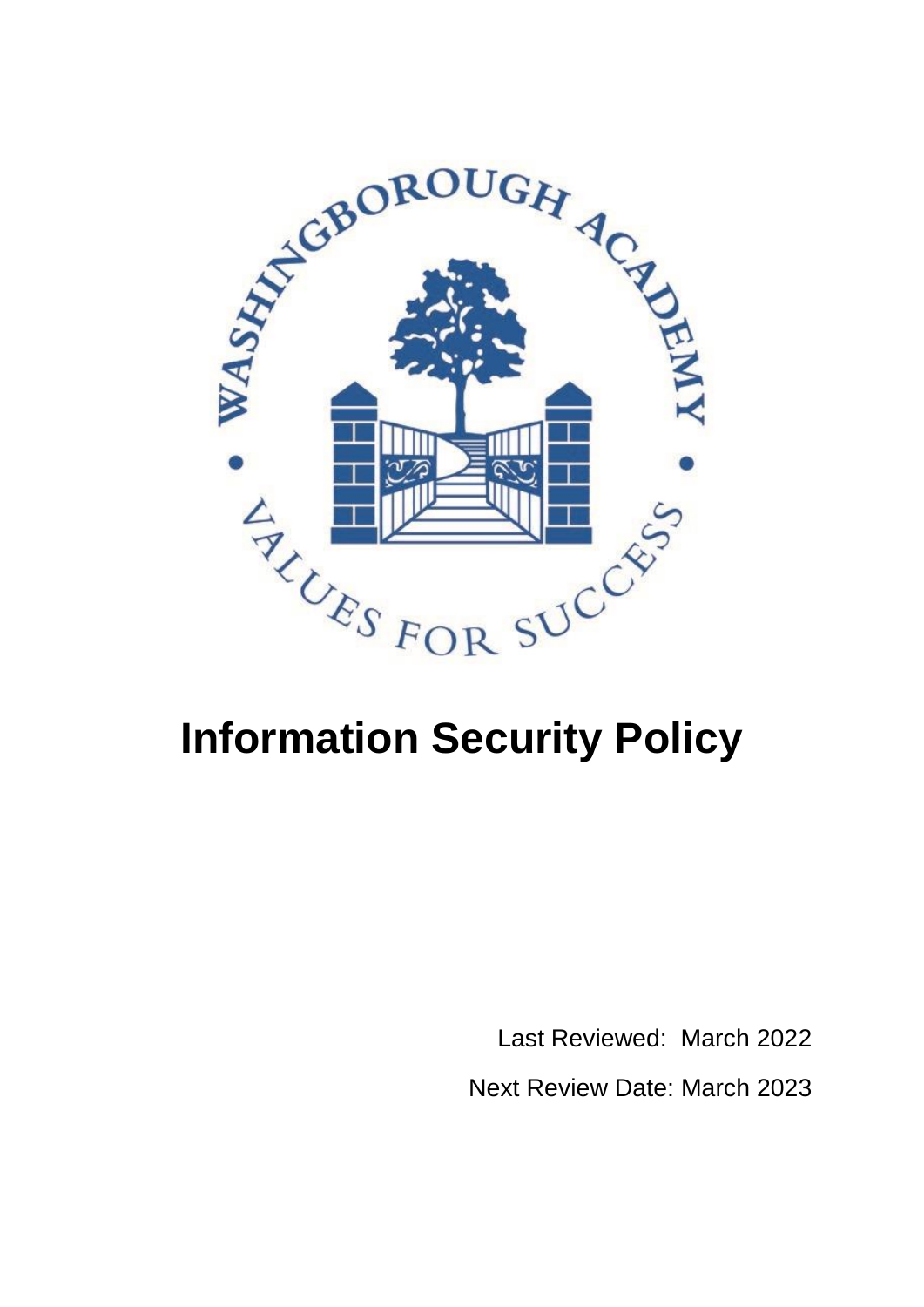

### **Introduction**

The UK General Data Protection Regulation (GDPR) aims to protect the rights of individuals about whom data is obtained, stored, processed or supplied and requires that organisations take appropriate security measures against unauthorised access, alteration, disclosure or destruction of personal data.

The School is dedicated to ensure the security of all information that it holds and implements the highest standards of information security in order to achieve this. This document sets out the measures taken by the school to achieve this, including to: -

- protect against potential breaches of confidentiality;
- ensure that all information assets and IT facilities are protected against damage, loss or misuse;
- support our Data Protection Policy in ensuring all staff are aware of and comply with UK law and our own procedures applying to the processing of data; and
- increase awareness and understanding at the School of the requirements of information security and the responsibility to staff to protect the confidentiality and integrity of the information that they themselves handle.

Information Security can be defined as the protection of information and information systems from unauthorized access, use, disclosure, disruption, modification or destruction. Staff are referred to the School's Data Protection Policy, Data Breach Policy and Electronic Information and Communication Systems Policy for further information. These policies are also designed to protect personal data and can be found electronically on the designated work area or on request to the School Business Manager. For the avoidance of doubt, the term 'mobile devices' used in this policy refers to any removable media or mobile device that can store data. This includes, but is not limited to, laptops, tablets, digital cameras, memory sticks and smartphones.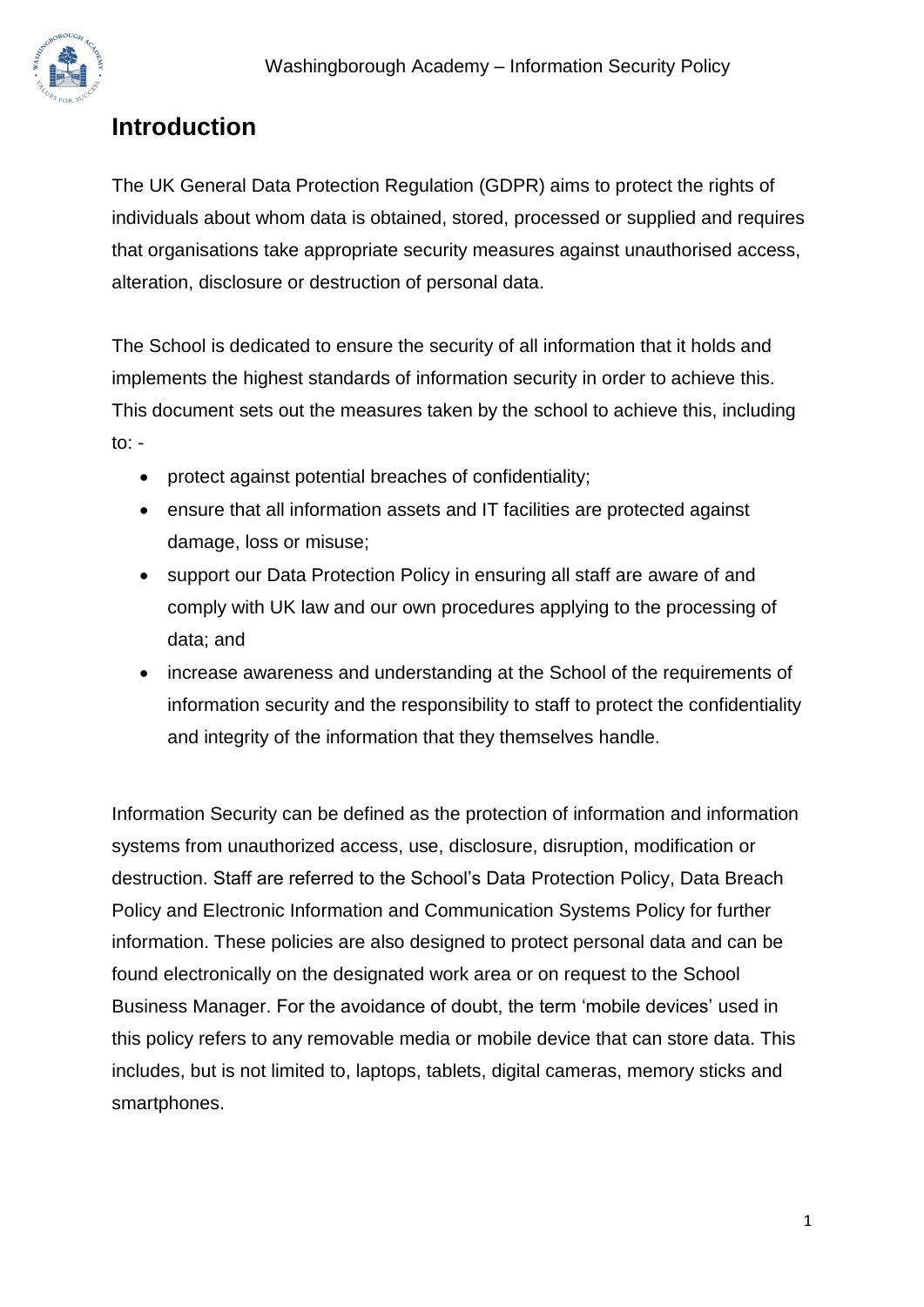

## **Scope**

The information covered by this policy includes all written, spoken and electronic information held, used or transmitted by or on behalf of the School, in whatever media. This includes information held on computer systems, paper records, handheld devices, and information transmitted orally.

This policy applies to all members of staff, including temporary workers, other contractors, volunteers, interns, governors and any and all third parties authorised to use the IT systems.

All members of staff are required to familiarise themselves with its content and comply with the provisions contained in it. Breach of this policy will be treated as a disciplinary offence which may result in disciplinary action under the School's Disciplinary Policy and Procedure up to and including summary dismissal depending on the seriousness of the breach.

This policy does not form part of any individual's terms and conditions of employment with the School and is not intended to have contractual effect. Changes to data protection legislation will be monitored and further amendments may be required to this policy in order to remain compliant with legal obligations.

## **General principles**

All data stored on our IT systems are to be classified appropriately (including, but not limited to, personal data, sensitive personal data and confidential information. Further details on the categories of data can be found in the School's Data Protection Policy and Record of Processing Activities). All data so classified must be handled appropriately in accordance with its classification.

Staff should discuss with their Line Manager the appropriate security arrangements for the type of information they access in the course of their work.

All data stored on our IT Systems and our paper records shall be available only to members of staff with legitimate need for access and shall be protected against unauthorised access and/or processing and against loss and/or corruption.

All IT Systems are to be installed, maintained, serviced, repaired, and upgraded by the Academy's IT Contractor or by such third party/parties as the Headteacher may authorise.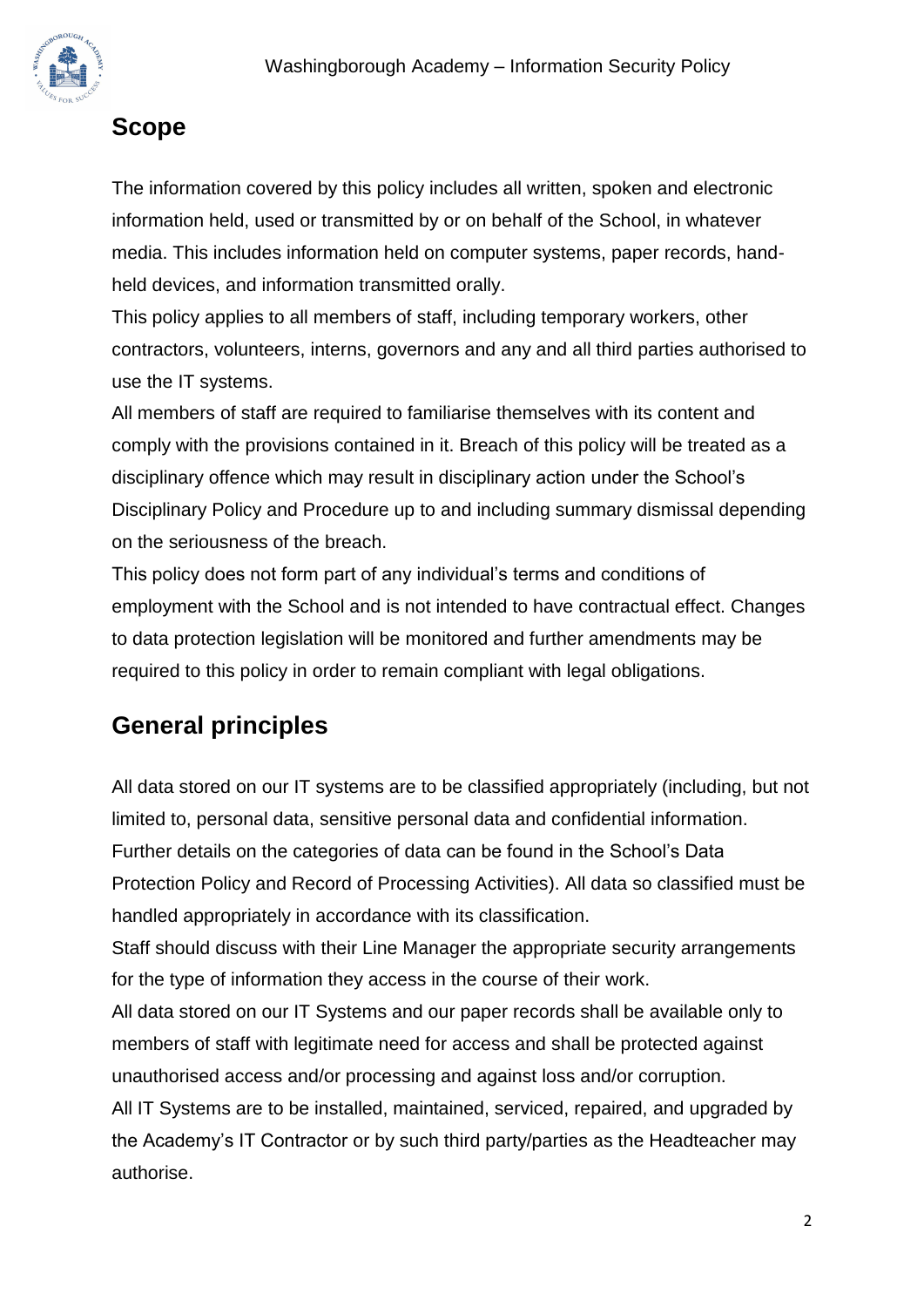

The responsibility for the security and integrity of all IT Systems and the data stored thereon (including, but not limited to, the security, integrity, and confidentiality of that data) lies with Academy's IT Contractor unless expressly stated otherwise. All staff have an obligation to report actual and potential data protection compliance failures to the Headteacher or School Business Manager who shall investigate the breach. Any breach which is either known or suspected to involve personal data or sensitive personal data shall be reported to the Data Protection Officer (full details of the officer can be found in our Data Protection Policy).

#### **Physical security and procedures**

Paper records and documents containing personal information, sensitive personal information, and confidential information shall be positioned in a way to avoid them being viewed by people passing by as much as possible, e.g. through windows. At the end of the working day, or when you leave your desk unoccupied, all paper documents shall be securely locked away to avoid unauthorised access. Available locked cabinets shall be used to store paper records when not in used to store paper records when not in use. If you do not feel you have the appropriate and / or sufficient storage available to you, you must inform your Line Manager as soon as possible. Paper documents containing confidential personal information should not be left on office and classroom desks, on staffroom tables, or pinned to noticeboards where there is general access unless there is legal reason to do so and/or relevant consents have been obtained. You should take particular care if documents have to be taken out of school.

The physical security of buildings and storage systems shall be reviewed on a regular basis. If you find the security to be insufficient, you must inform the Headteacher or School Business Manager as soon as possible. Increased risks of vandalism and or burglary shall be considered when assessing the level of security required.

The School closes the school gates during certain hours to prevent unauthorised access to the building. An alarm system is set nightly.

Visitors should be required to sign in at the reception, accompanied at all times by a member of staff and never be left alone in areas where they could have access to confidential information.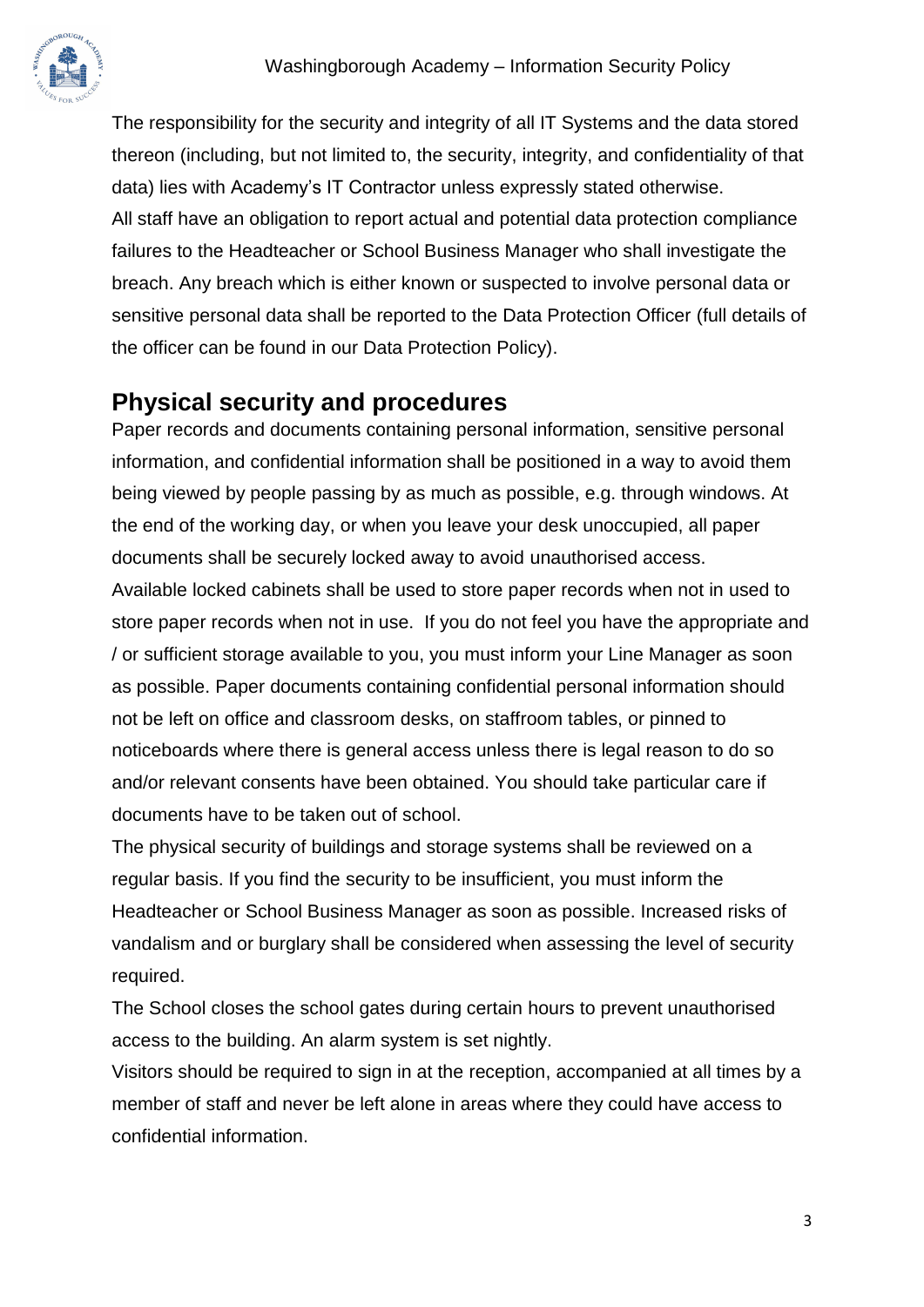

## **Computers and IT**

#### **Responsibilities of the School Business Manager**

The School Business Manager shall be responsible for the following:

- ensuring that all IT Systems are assessed and deemed suitable for compliance with the School's security requirements;
- ensuring that IT Security standards within the School are effectively implemented and regularly reviewed, working in consultation with the School's management, and reporting the outcome of such reviews to the School's management;
- ensuring that all members of staff are kept aware of this policy and of all related legislation, regulations, and other relevant rules whether now or in the future in force, including, but not limited to, the GDPR and the Computer Misuse Act 1990.

Furthermore, the [IT Manager/post holder] shall be responsible for the following:

- assisting all members of staff in understanding and complying with this policy;
- providing all members of staff with appropriate support and training in IT Security matters and use of IT Systems;
- ensuring that all members of staff are granted levels of access to IT Systems that are appropriate for each member, considering their job role, responsibilities, and any special security requirements;
- receiving and handling all reports relating to IT Security matters and taking appropriate action in response [including, in the event that any reports relate to personal data, informing the Data Protection Officer];
- taking proactive action, where possible, to establish and implement IT security procedures and raise awareness among members of staff;
- monitoring all IT security within the School and taking all necessary action to implement this policy and any changes made to this policy in the future; and
- ensuring that regular backups are taken of all data stored within the IT Systems at regular intervals and that such backups are stored at a suitable location offsite.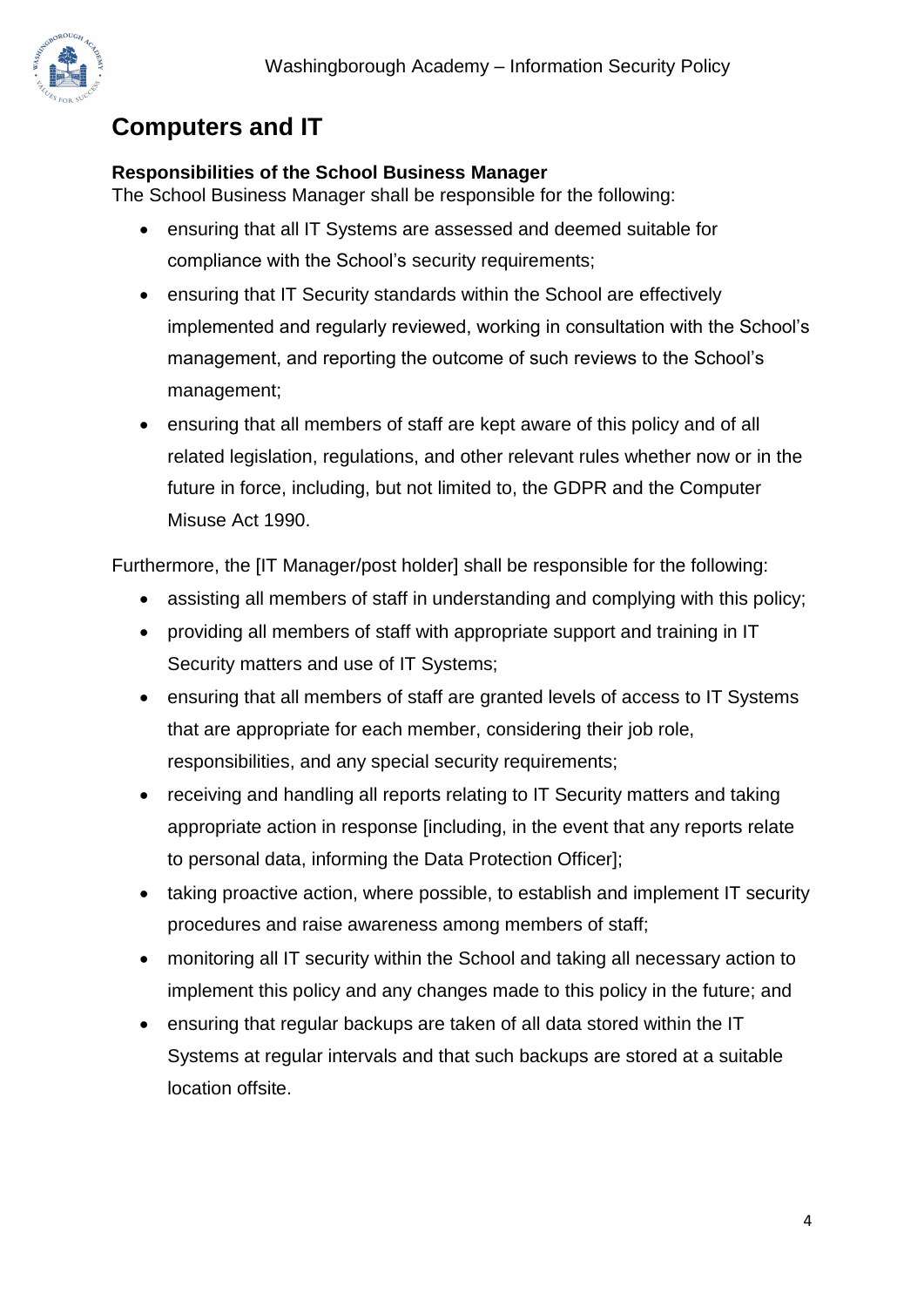

#### **Responsibilities – Members of staff**

All members of staff must comply with all relevant parts of this policy at all times when using the IT Systems.

Computers and other electronic devices should be locked when not in use to minimise the accidental loss or disclosure.

You must immediately inform School Business Manager of any and all security concerns relating to the IT Systems which could or has led to a data breach as set out in the Breach Notification Policy.

Any other technical problems (including, but not limited to, hardware failures and software errors) which may occur on the IT Systems shall be reported to the Administration staff who will inform the IT Contractor immediately.

You are not permitted to install any software of your own without the approval of the IT Contractor or Headteacher. Any software belonging to you must be approved by the IT Contractor or Headteacher and may only be installed where that installation poses no security risk to the IT Systems and where the installation would not breach any licence agreements to which that software may be subject.

Prior to installation of any software onto the IT Systems, you must obtain written permission by the Headteacher. This permission must clearly state which software you may install, and onto which computer(s) or device(s) it may be installed.

Prior to any usage of physical media (e.g. USB memory sticks or disks of any kind) for transferring files, you must make sure to have the physical media virus-scanned. Approval from the Headteacher must be obtained prior to transferring of files using cloud storage systems.

If you detect any virus this must be reported immediately to the IT Contractor or Headteacher (this rule shall apply even where the anti-virus software automatically fixes the problem).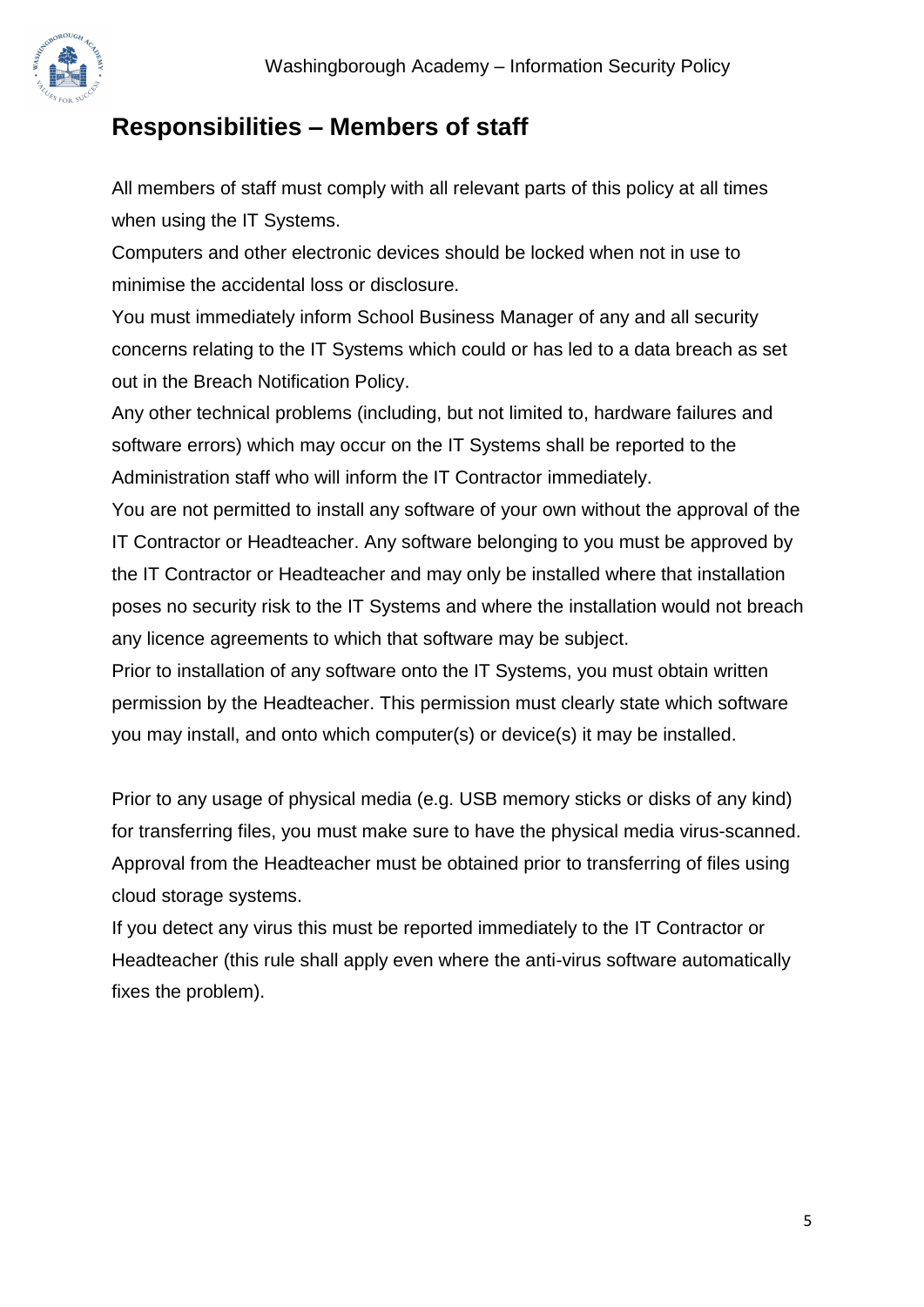

#### **Access security**

All members of staff are responsible for the security of the equipment allocated to or used by them and must not allow it to be used by anyone other than in accordance with this policy.

The School has a secure firewall and anti-virus software in place. These prevent individuals from unauthorised access and to protect the School's network. The School also teach individuals about e-safety to ensure everyone is aware of how to protect the School's network and themselves.

All IT Systems (in particular mobile devices) shall be protected with a secure password or passcode, or such other form of secure log-in system as approved by the IT Department. Biometric log-in methods can only be used if approved by the IT Department.

All passwords must, where the software, computer, or device allows:

- be at least 6 characters long including both numbers and letters;
- be changed on a regular basis
- not be obvious or easily quessed (e.g. birthdays or other memorable dates, memorable names, events, or places etc.)

Passwords must be kept confidential and must not be made available to anyone else unless authorised by a member of the Senior Leadership Group who will liaise with the School Business Manager as appropriate and necessary. Any member of staff who discloses his or her password to another employee in the absence of express authorisation will be liable to disciplinary action under the School's Disciplinary Policy and Procedure. Any member of staff who logs on to a computer using another member of staff's password will be liable to disciplinary action up to and including summary dismissal for gross misconduct.

If you forget your password you should notify the IT Contractor to have your access to the IT Systems restored. You must set up a new password immediately upon the restoration of access to the IT Systems.

You should not write down passwords if it is possible to remember them. If necessary you may write down passwords provided that you store them securely (e.g. in a locked drawer or in a secure password database). Passwords should never be left on display for others to see.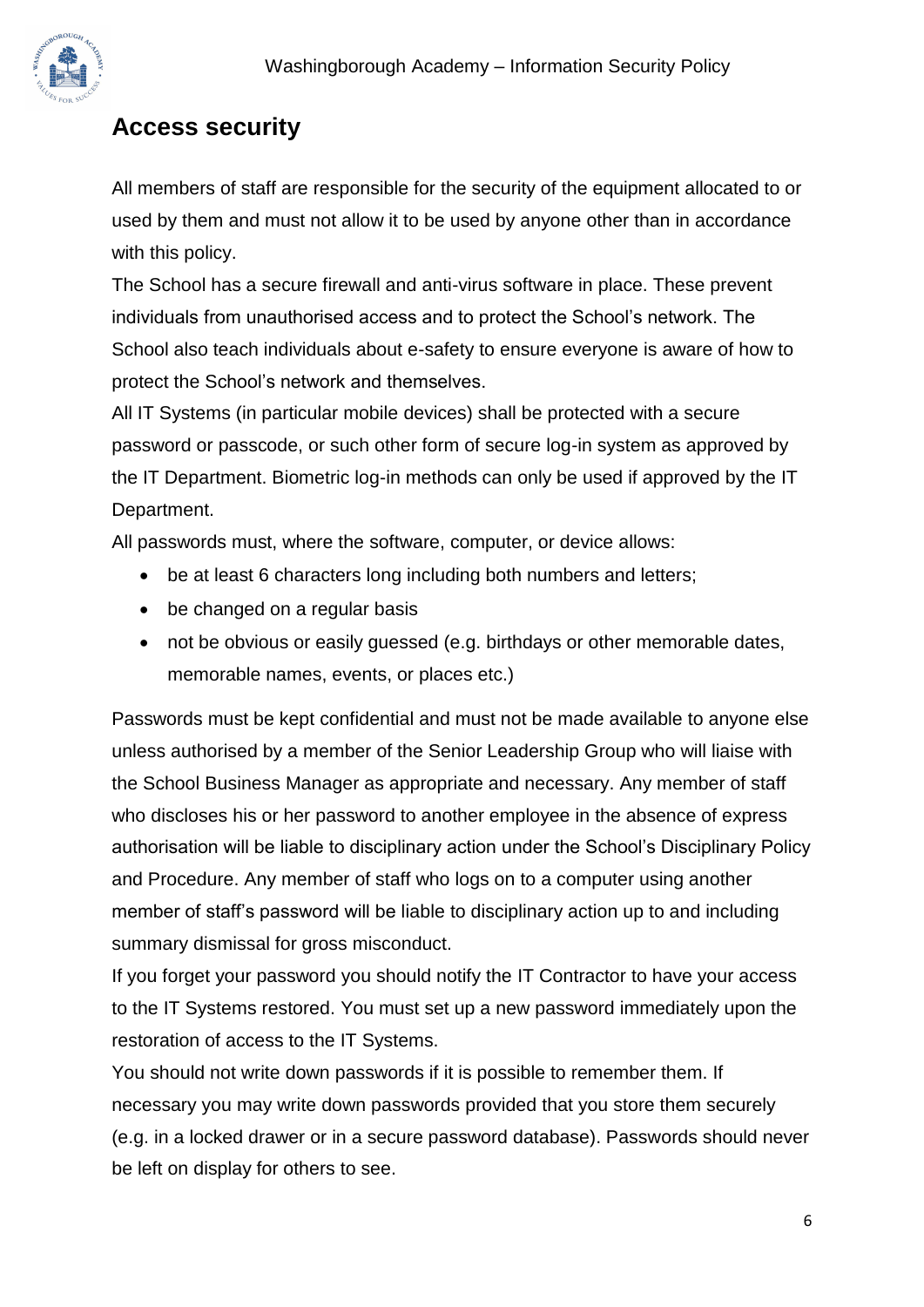

Computers and other electronical devices with displays and user input devices (e.g. mouse, keyboard, touchscreen etc.) shall be protected with a screen lock that will activate after a period of inactivity. You may not change this this time period or disable the lock.

All mobile devices provided by the School, shall be set to lock, sleep, or similar, after a period of inactivity, requiring a password, passcode, or other form of log-in to unlock, wake or similar. You may not alter this time period.

Staff should be aware that if they fail to log off and leave their terminals unattended they may be held responsible for another user's activities on their terminal in breach of this policy, the School's Data Protection Policy and/or the requirement for confidentiality in respect of certain information.

## **Data security**

Personal data sent over the school network will be encrypted or otherwise secured.

All members of staff are prohibited from downloading, installing or running software from external sources without obtaining prior authorisation from IT Contractor or Headteacher who will consider bona fide requests for work purposes. Please note that this includes instant messaging programs, screen savers, photos, video clips, games, music files and opening any documents or communications from unknown origins. Where consent is given all files and data should always be virus checked before they are downloaded onto the School's systems.

You may connect your own devices (including, but not limited to, laptops, tablets, and smartphones) to the School's Wi-Fi provided that you follow the requirements and instructions governing this use. All usage of your own device(s) whilst connected to the School's network or any other part of the IT Systems is subject to all relevant School Policies (including, but not limited to, this policy). The IT Contractor or Headteacher may at any time request the immediate disconnection of any such devices without notice.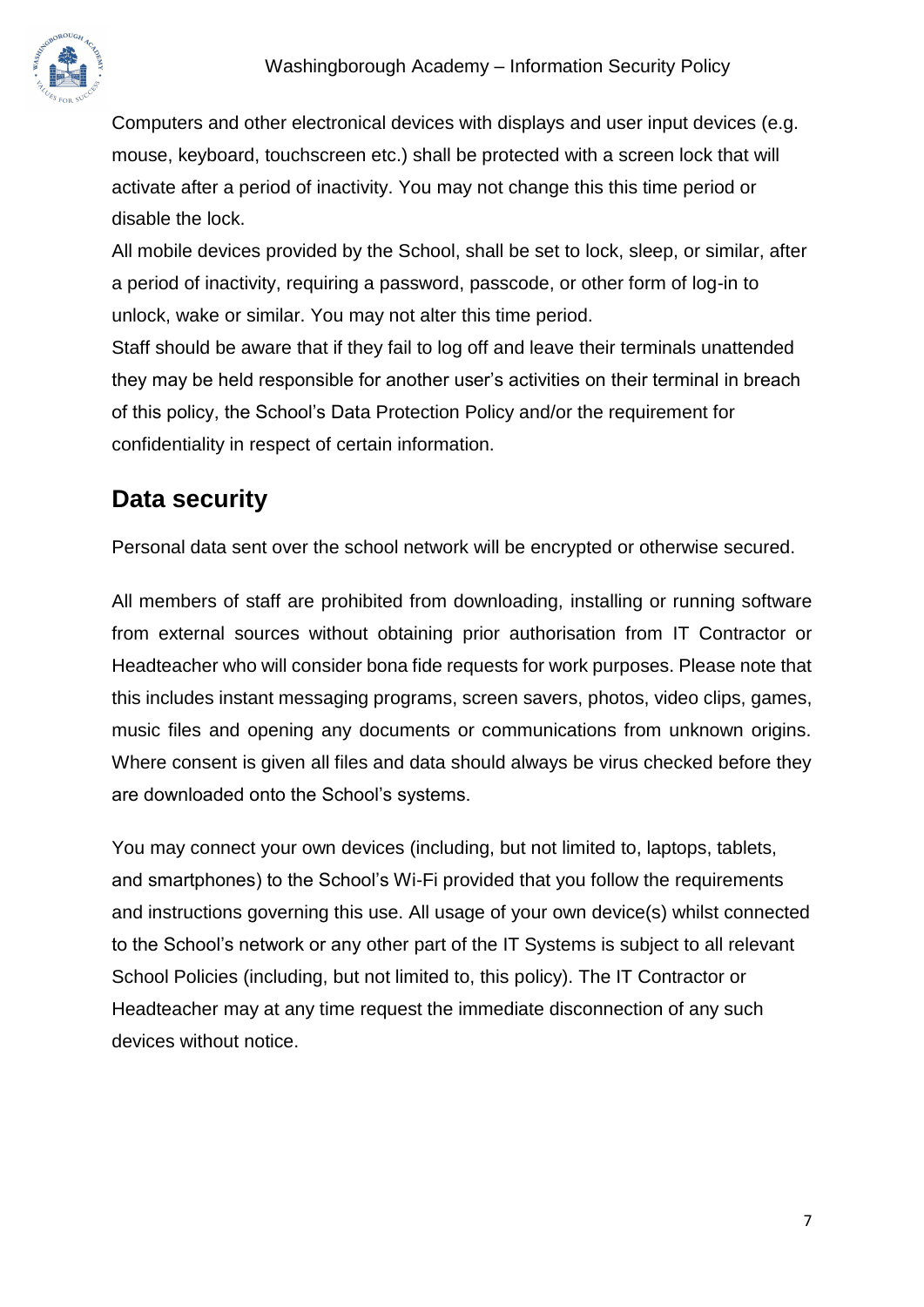#### **Electronic storage of data**

All portable data, and in particular personal data, should be stored on encrypted drives using methods recommended by the IT Contractor.

All data stored electronically on physical media, and in particular personal data, should be stored securely in a locked box, drawer, cabinet, or similar.

You should not store any personal data on any mobile device, whether such device belongs to the School or otherwise without prior written approval of the Headteacher. You should delete data copied onto any of these devices as soon as possible and make sure it is stored on the School's computer network in order for it to be backed up.

All electronic data must be securely backed up by the end of the each working day and is done by the IT Contractor.

#### **Home working**

You should not take confidential or other information home without prior permission of the Headteacher, and only do so where satisfied appropriate technical and practical measures are in place within your home to maintain the continued security and confidentiality of that information.

When you have been given permission to take confidential or other information home, you must ensure that:

- the information is kept in a secure and locked environment where it cannot be accessed by family members or visitors; and
- all confidential material that requires disposal is shredded or, in the case of electronical material, securely destroyed, as soon as any need for its retention has passed.

#### **Communications, transfer, internet and email use**

When using the School's IT Systems, you are subject to and must comply with the School's Electronic Information and Communication Systems Policy.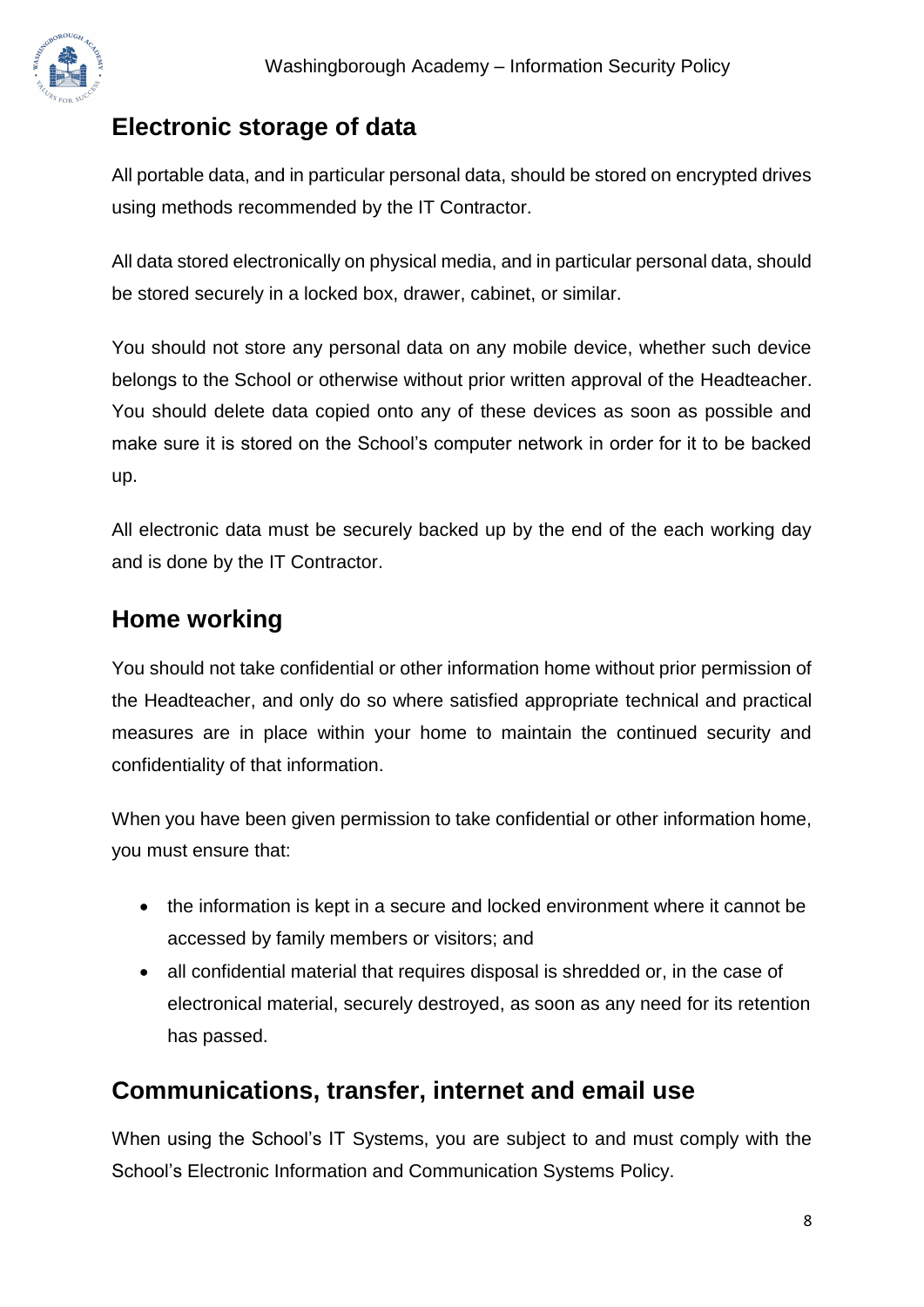

The School work to ensure the systems do protect pupils and staff and are reviewed and improved regularly. If staff or pupils discover unsuitable sites or any material which would be unsuitable, this should be reported to the Headteacher or Safeguarding Officer.

Regular checks are made to ensure that filtering methods are appropriate, effective and reasonable and that users access only appropriate material as far as possible. This is not always possible to guarantee and the school cannot accept liability for the material accessed or its consequence.

All personal information, and in particular sensitive personal information and confidential information should be encrypted before being sent by email, or sent by tracked DX (document exchange) or recorded delivery. You may not send such information by fax unless you can be sure that it will not be inappropriately intercepted at the recipient fax machine.

Postal, DX, fax and email addresses and numbers should be checked and verified before you send information to them. In particular you should take extra care with email addresses where auto-complete features may have inserted incorrect addresses.

You should be careful about maintaining confidentiality when speaking in public places. You should make sure to mark confidential information 'confidential' and circulate this information only to those who need to know the information in the course of their work for the School.

Personal or confidential information should not be removed from the School without prior permission from Headteacher except where the removal is temporary and necessary. When such permission is given you must take all reasonable steps to ensure that the integrity of the information and the confidentiality are maintained. You must ensure that the information is:

- not transported in see-through or other un-secured bags or cases;
- not read in public places (e.g. waiting rooms, cafes, trains, etc.); and
- not left unattended or in any place where it is at risk (e.g. in car boots, cafes, etc.)